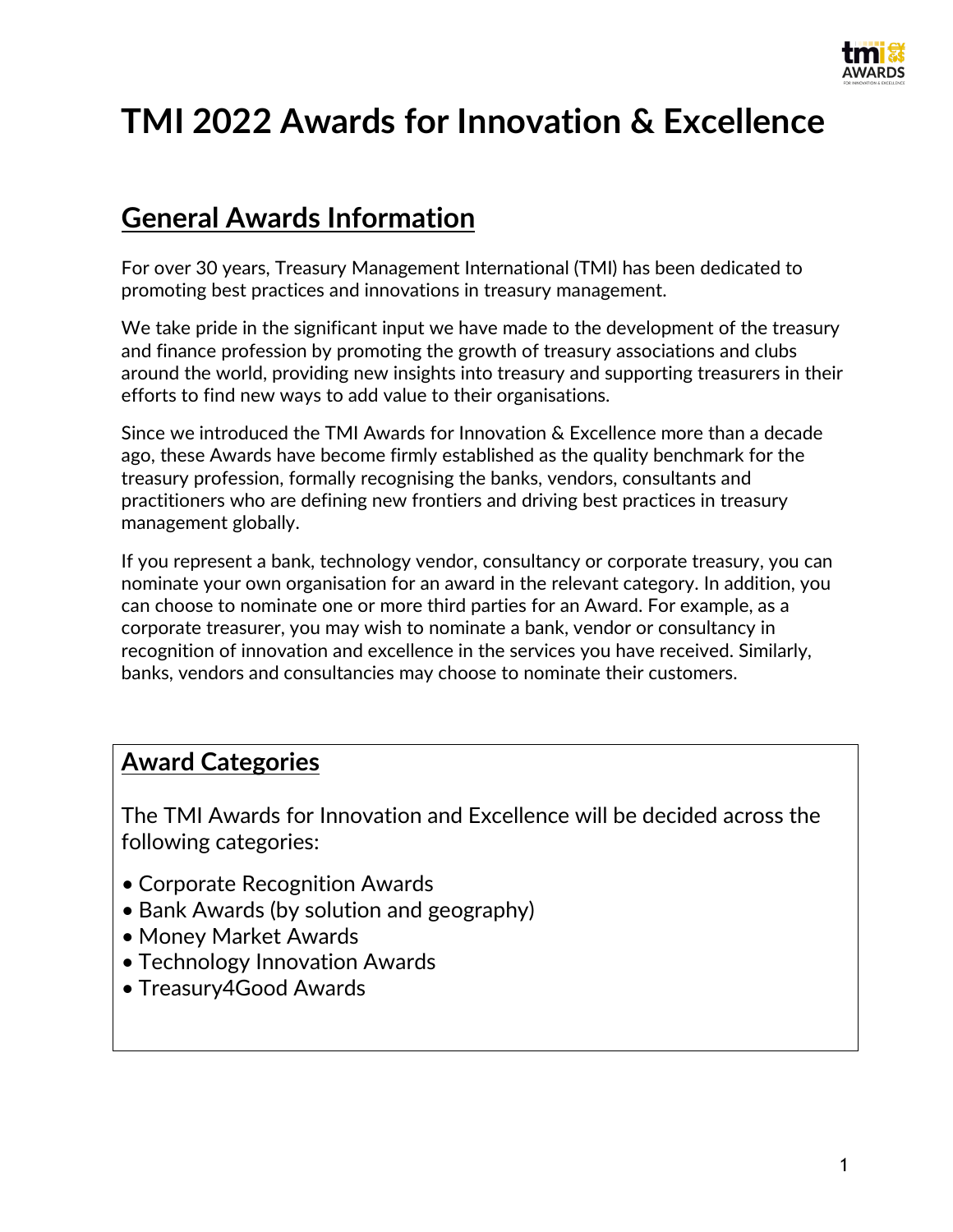

### **Nomination Process**

There are three ways to be considered for an Award in each category:

- 1) Case Studies
- 2) Self-Nomination
- 3) Third Party Nomination

#### **Case Studies**

All case studies that have been published in the past 12 months in TMI are automatically considered for an award and do not need to be resubmitted.

#### **Self-Nomination**

Any bank, technology vendor, consultancy or corporate treasury can nominate their own organisation for an award in the relevant category or categories.

#### **Third Party Nomination**

Any bank, technology vendor, consultancy or corporate treasury can nominate a third party organisation for an award in the relevant category or categories. For example, a bank, vendor or consultancy may nominate their customers while a corporate treasurer may nominate their banks, vendors or consultancies.

Self-Nominations and Third Party nominations can be made online via the following link: [http://www.treasury-management.com/awards/.](http://www.treasury-management.com/awards/) Nominations should adhere to the stated word limits on the online form (plus brief supporting document if relevant).

## **Judging Process**

Submissions will be shortlisted based on the criteria outlined for each Award category below. TMI will select the final winner of the Award from this shortlist based on the opinions of an expert panel; however, TMI reserves the right to make the final decision.

TMI also reserves the right not to make an Award in any category if it believes, in its sole discretion, that the quality of nominations is not of a sufficiently high standard.

## **Awards Timeline**

- May 2022 Nominations open for all categories
- 31<sup>st</sup> October 2022 Nomination deadline
- December 2022 Award winners informed
- Early 2023 Awards ceremony (Location TBC dependent on restrictions)
- TMI February 2023 edition Awards issue and editorial coverage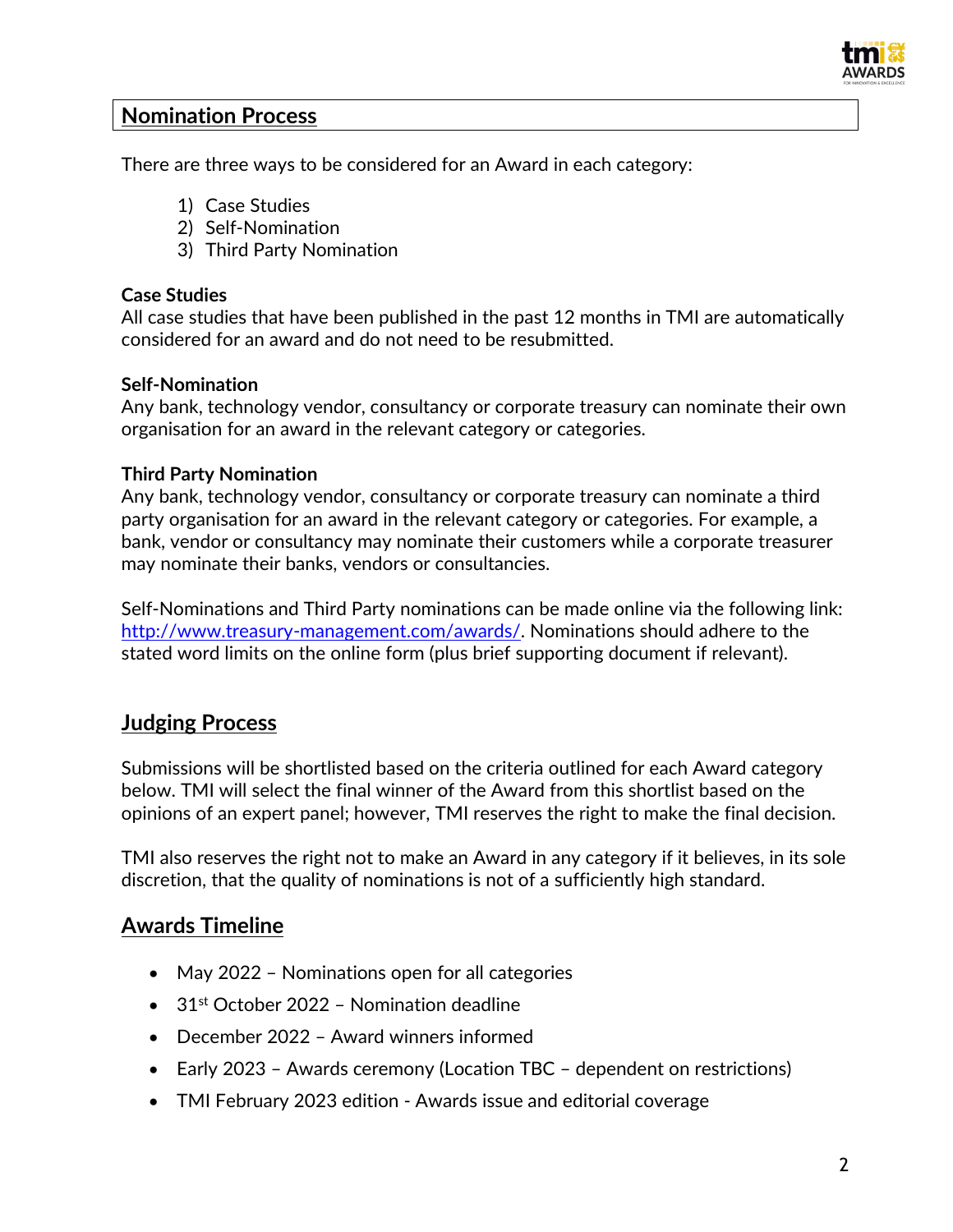

# **Corporate Recognition Awards**

This document should be read in conjunction with the General Awards Information.

Corporate Recognition Awards are open to any treasury department of a corporation or non-bank financial institution. Awards will be made in the following areas and should relate to a specific project or initiative that has started, or been completed during the 12 months prior to the nomination date:

- Best Investment Strategy
- Cash & Liquidity Management (Inc. payments and collections)
- Corporate Finance and Funding
- Risk Management
- Treasury Technology Solution
- Treasury Team of the Year
- Working Capital Management Solution
- Editor's Choice Special Awards (discretionary e.g. centralisation, notable projects etc. depending on the entries received.)

The submission should adhere to the word limits stated on the online form and include the following information as relevant to the project/ solution:

- Brief summary of the solution and differentiating features
- External partners engaged in the project/ solution (bank(s); technology vendor(s); consultant(s)
- Objectives, and/or challenges the solution/ project aimed to solve
- Geographic reach of the project
- Description of the solution/ project, including implementation and timelines
- Challenges experienced and how these were overcome
- Benefits/ outcomes of the solution
- Wider significance of the project in advancing corporate treasury practice

- How closely the solution/ project met the objective
- How the solution/ project demonstrated innovation and excellence
- How challenges were overcome
- Quantitative and qualitative benefits of the solution
- How the solution/ project contributes to best practices in the treasury profession.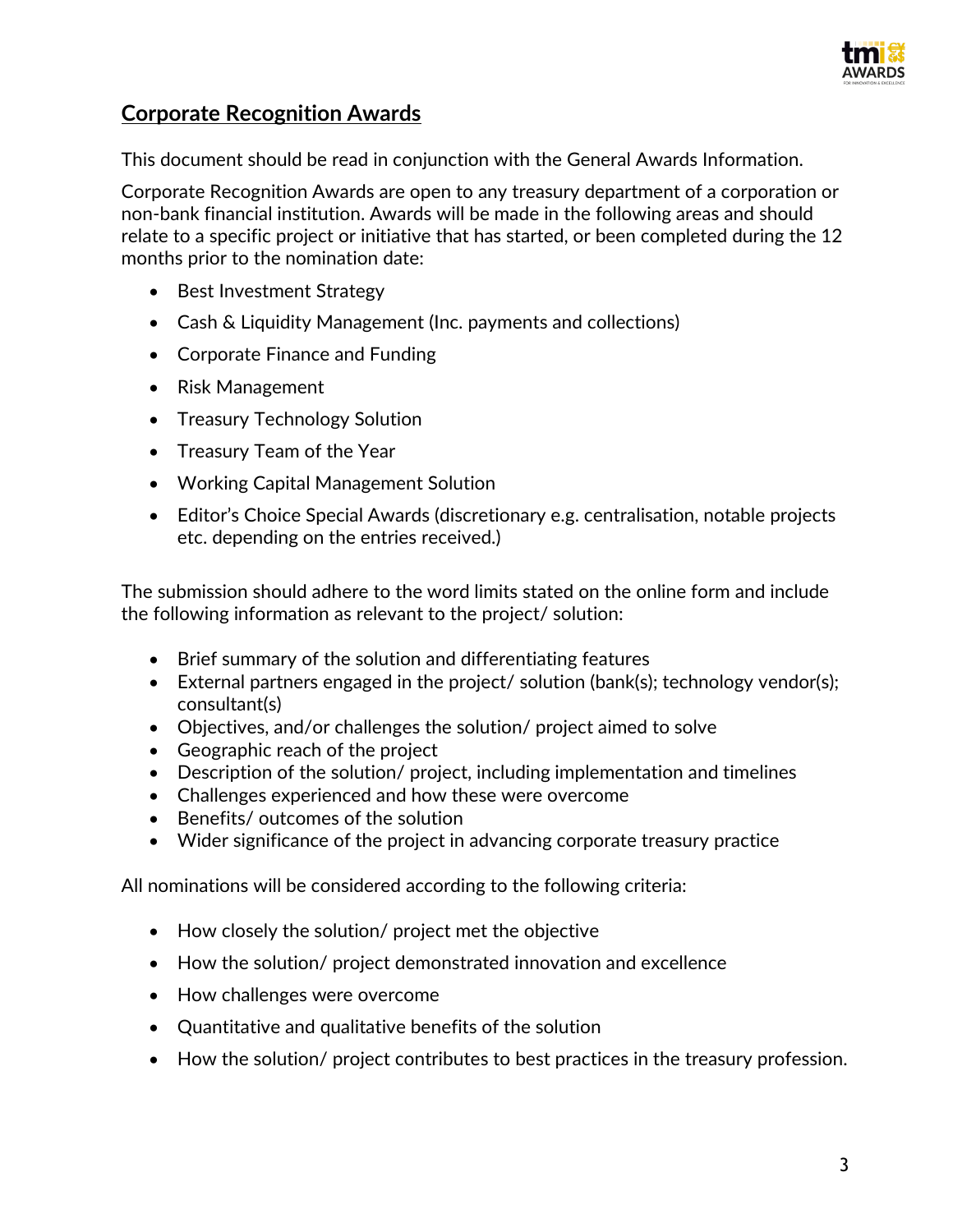

# **Bank Awards**

This document should be read in conjunction with the General Awards Information.

The Bank Awards are open to any bank so long as they have demonstrable capabilities in the relevant functional area and geography. Awards will be made across the following functional and geographic areas:

Global Bank Awards for:

- Cash & Liquidity Management (includes payments and collections)
- Supply Chain Financing (includes trade finance and working capital finance)
- Best Fintech Collaboration

Regional Bank Awards will also be made in each of the above functional areas for one or more of the following specific regions (e.g. Cash Management - North America; Cash Management – South America etc.) as follows:

- Europe
- North America
- South America
- Middle East & Africa
- Asia Pacific (incl. India & Australasia)
- China

If you wish to submit an entry for a region not listed above please contact Sam Clarke (sclarke@treasury-management.com).

Banks must provide a separate nomination for every Award for which they wish to be considered, but may enter any number of nominations. It is accepted that there will be some overlap in content between nominations.

Nominations should adhere to the word limits stated on the online form. The same format applies for both Global and Regional Awards. Regional awards may apply to one country within a region.

#### Self-Nomination

Banks submitting a self-nomination should include the following:

- Please describe the bank's strategy and key achievements over the past year for the relevant award category
- What new solutions have been developed over the 12 months before the award submission date (maximum of three)?
- Please describe the benefits to customers of these solutions *(continued on next page)*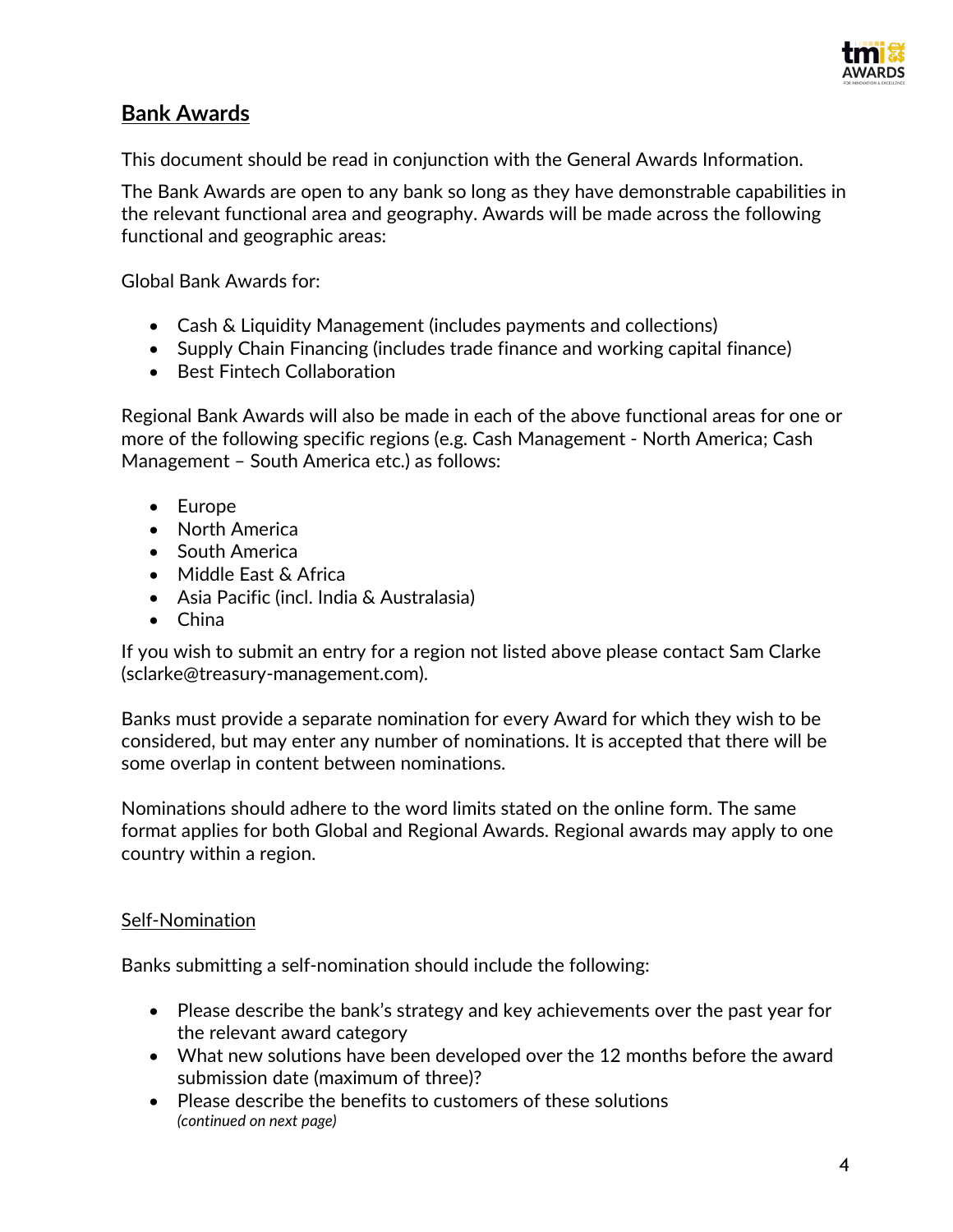

- In what ways has the bank differentiated itself from its competitors in the award category?
- How has the bank contributed to wider best practices in corporate treasury in the award category?

#### Third Party Nomination

Companies nominating a bank in one or more functional and/or geographic areas should include:

- For what reasons are you nominating your chosen bank in this category?
- What new solutions or services has the bank provided to you over the past 12 months that have been particularly noteworthy?
- In what ways does the bank differentiate itself in quality and innovation of solutions and services?

- Cohesion of bank's strategy over the past year for the relevant award category
- Quality and innovation of new solutions that have been developed (during period of award)
- Benefits to customers of these solutions
- Differentiation from competitors in the award category
- How the bank is contributing to wider best practices in corporate treasury in the award category.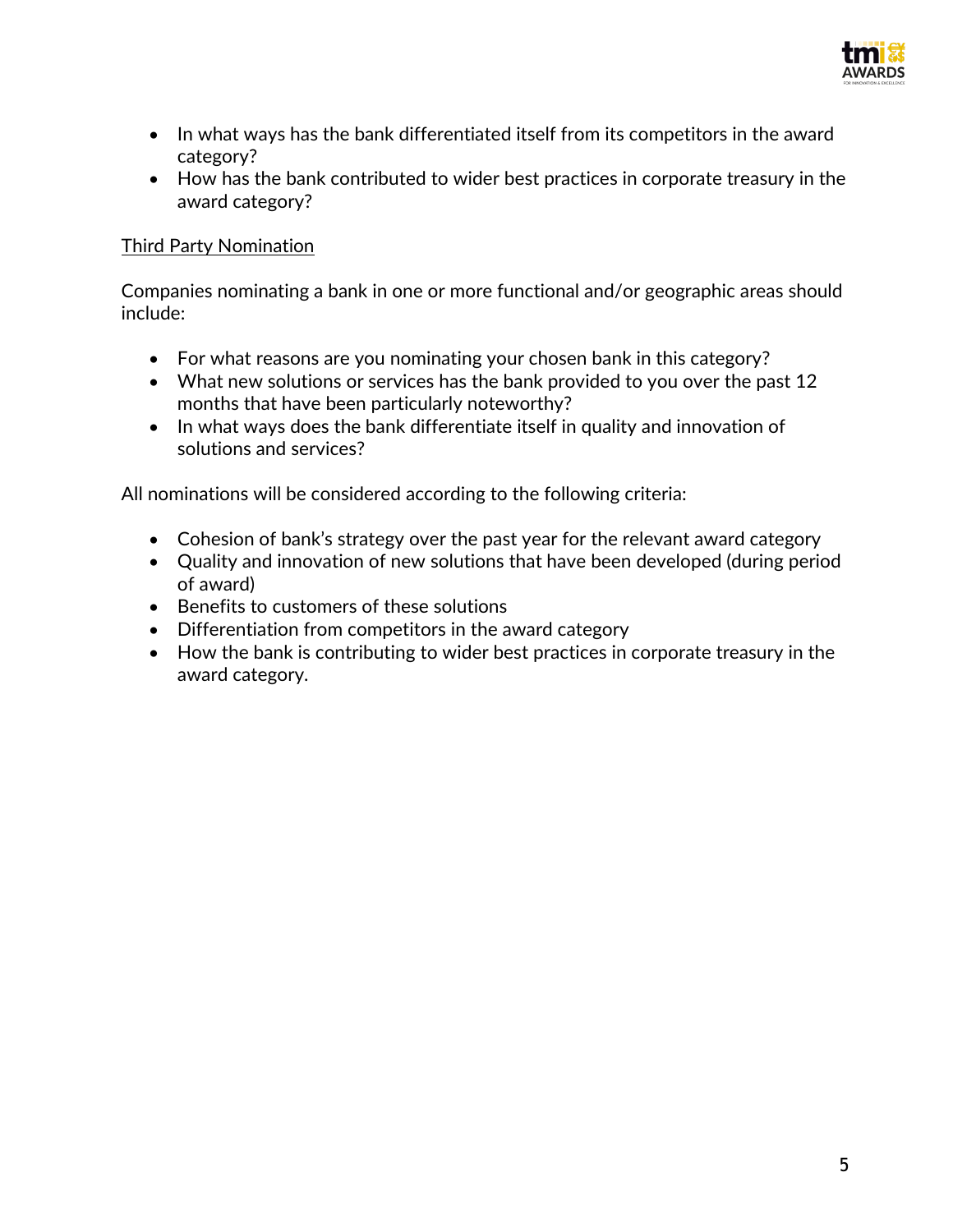

# **Money Market Awards**

This document should be read in conjunction with the General Awards Information.

Submissions can be made in the following categories:

#### • **Innovation in the Short-Term Investment Ecosystem**

Demonstrating true innovation in the challenging short-term investment space is no easy feat. Wherever you are located and whatever your size, if you're an investment manager or technology provider and you feel you have made a significant breakthrough, whatever it is, we want to hear from you.

#### • **Innovation in Crypto Assets**

As the idea of using crypto assets as part of a normal treasury portfolio gains traction, so the innovations in this space keep coming. We want to hear from all proponents – including technologists and asset managers – about how you are making the absolute most of the rise of crypto.

Nominations should adhere to the word limits stated on the online form and include:

- Information on the solution and how it demonstrates innovation and excellence
- New developments introduced over the past 12 months, the problems they solve and customer benefits
- Customer testimonial (except for in-house projects)
- How the solution contributes to wider best practices in corporate treasury in the award category

- How the solution demonstrates innovation and excellence
- Proven benefits to customers (or the organisation itself for in-house projects)
- How the solution contributes to wider best practices in corporate treasury in the award category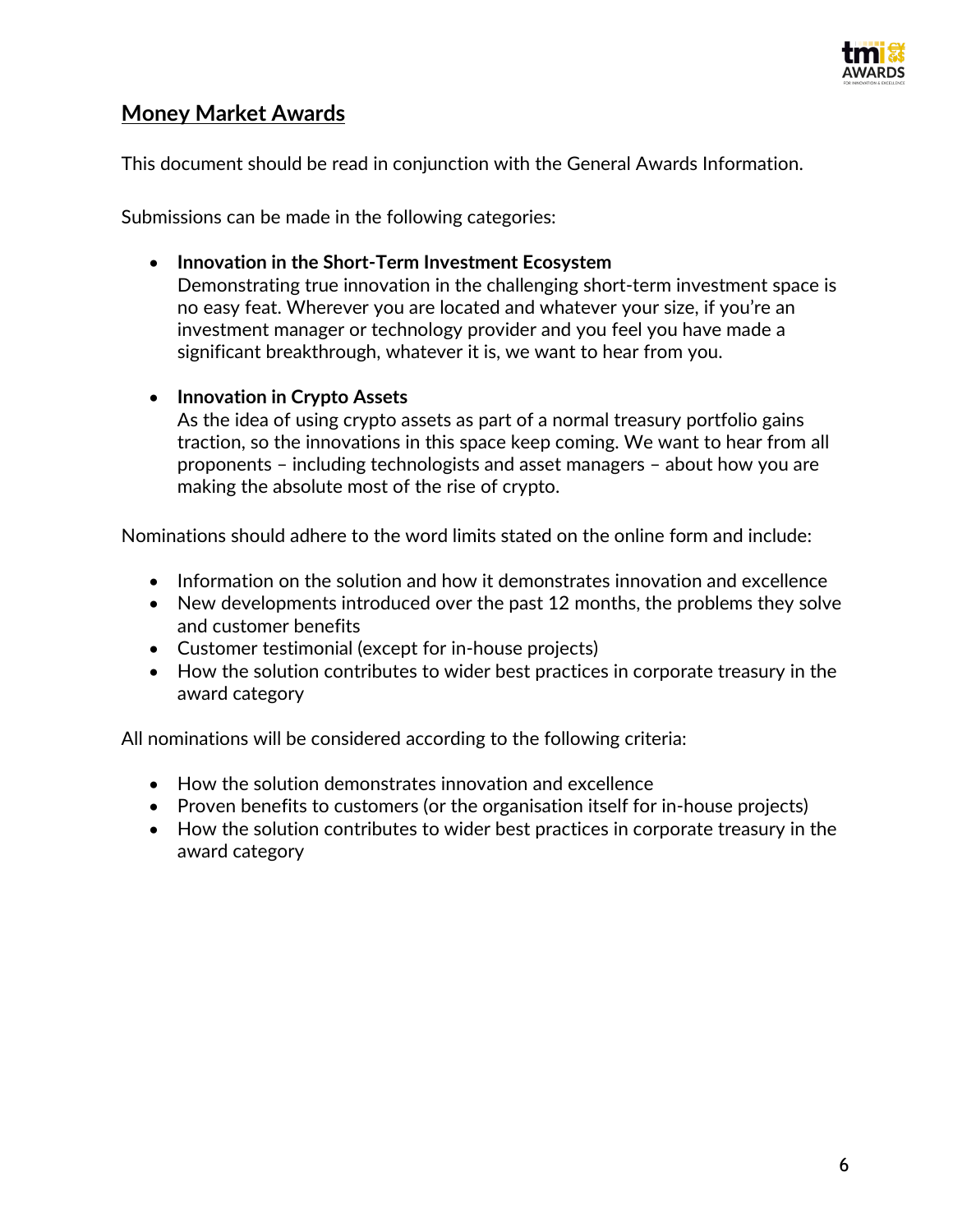

# **Technology Innovation Awards**

Technology Innovation Awards are open to financial technology vendors, bank or corporate treasury. For example, a corporate treasury may have developed an in-house solution either internally or with a partner organisation. Awards will be made in the following categories:

- Accounts Payable / Accounts Receivable solution
- Bank Connectivity
- Best Innovation Lab Solution
- Cash / Treasury Management System
- Customer Experience
- Emerging Player (launched within 24 months)
- Mobile Technology Solution
- Portal Technology
- Risk Management Solution
- Solution Innovation
- Trade Finance Solution

Nominations should adhere to the word limits stated on the online form and include:

- Information on the solution and how it demonstrates innovation and excellence
- New developments introduced over the past 12 months, the problems they solve and customer benefits
- Customer testimonial (except for in-house projects)
- How the solution contributes to wider best practices in corporate treasury in the award category

- How the solution demonstrates innovation and excellence
- Proven benefits to customers (or the organisation itself for in-house projects)
- How the solution contributes to wider best practices in corporate treasury in the award category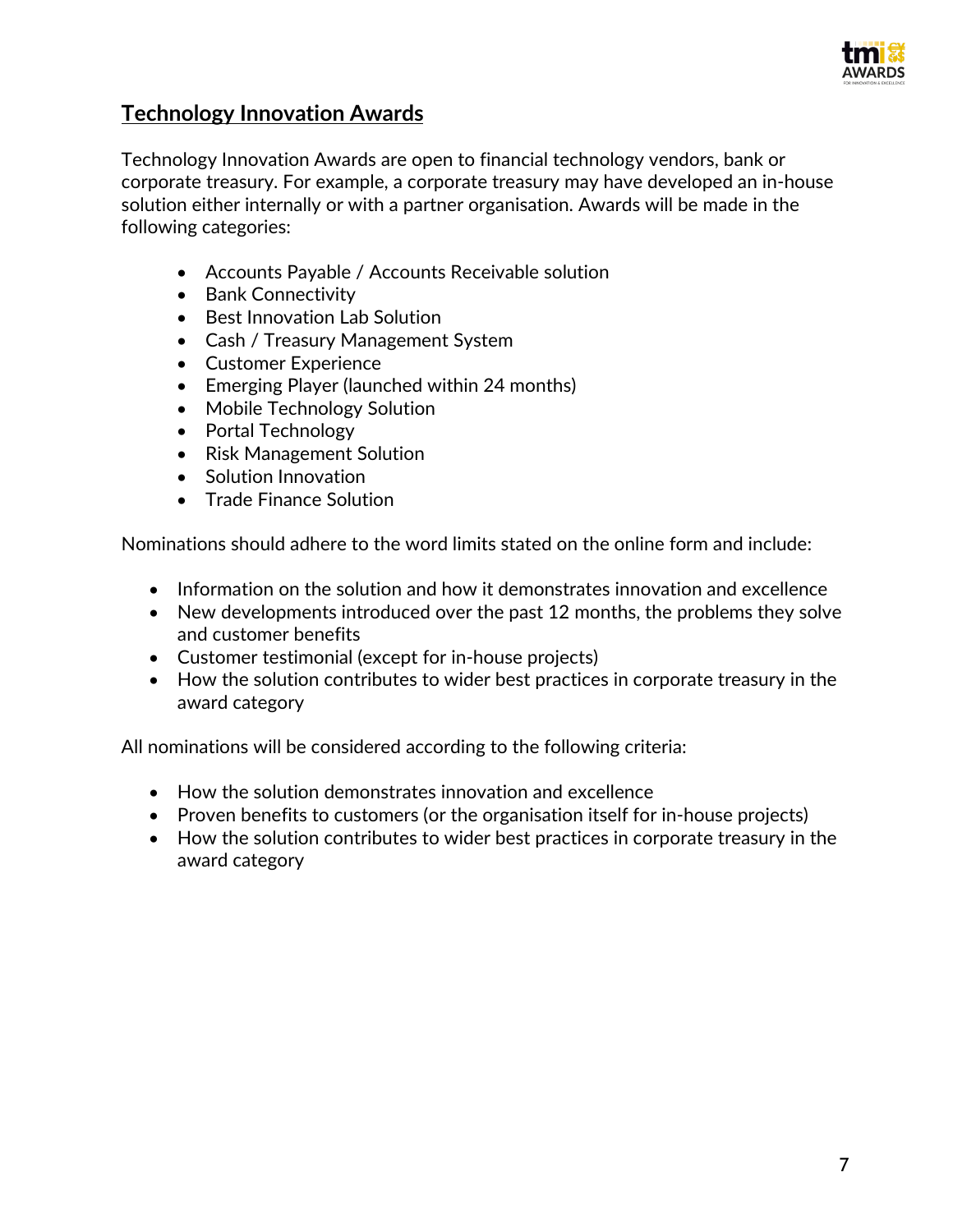

# **Umist Treasury4Good**

# **Treasury4Good Awards**

**To recognise the growing importance of Corporate Social Responsibility (CSR), Environmental, Social & Governance (ESG) and Diversity & Inclusion (D&I) in the treasury marketplace, TMI is delighted to present the Treasury4Good Awards, established in 2019 as the first of its kind in the treasury sector.**

**Dedicated to those corporate treasury teams, banks, and vendors truly making a difference to their organisation's sustainable growth – and the world around them – these are the first Awards of their kind in our industry.** 

Once considered 'soft' topics, CSR, ESG and D&I are now seen as vital strategic tools for business growth and success. What's more, customers, suppliers, employees, and shareholders are increasingly looking for banks and corporates to generate a positive social impact, whilst improving financial performance and working towards a more sustainable business model – in every sense of the word.

Creating a diverse workplace and embracing ethical practices are also critical for organisations looking to stand out from the crowd in a market where reputation is everything.

As the gatekeepers of company cash, corporate treasury professionals, together with the providers of treasury services, have a vital role to play in supporting CSR, ESG and D&I initiatives. Together with driving bottom line improvements, global corporates and banks are now expected to be responsible role models – addressing local and international challenges by using their financial reach to improve lives, society, business, and the environment.